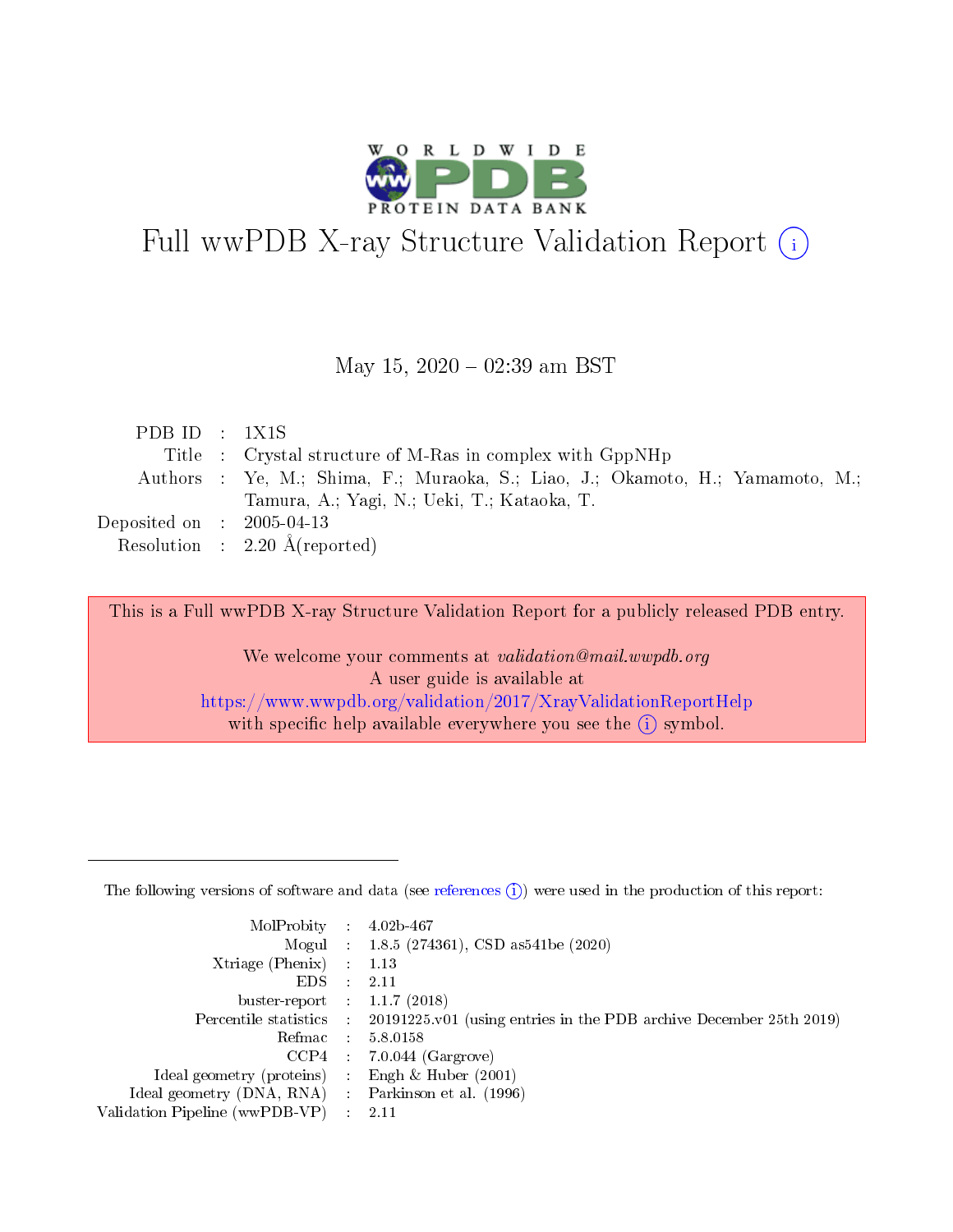# 1 [O](https://www.wwpdb.org/validation/2017/XrayValidationReportHelp#overall_quality)verall quality at a glance  $(i)$

The following experimental techniques were used to determine the structure: X-RAY DIFFRACTION

The reported resolution of this entry is 2.20 Å.

Percentile scores (ranging between 0-100) for global validation metrics of the entry are shown in the following graphic. The table shows the number of entries on which the scores are based.



| Metric                | Whole archive<br>$(\#\mathrm{Entries})$ | Similar resolution<br>$(\#\text{Entries}, \text{resolution range}(\textup{\AA}))$ |
|-----------------------|-----------------------------------------|-----------------------------------------------------------------------------------|
| $R_{free}$            | 130704                                  | 4898 (2.20-2.20)                                                                  |
| Clashscore            | 141614                                  | $5594 (2.20 - 2.20)$                                                              |
| Ramachandran outliers | 138981                                  | $5503(2.20-2.20)$                                                                 |
| Sidechain outliers    | 138945                                  | $5504(2.20-2.20)$                                                                 |
| RSRZ outliers         | 127900                                  | $4800(2.20-2.20)$                                                                 |

The table below summarises the geometric issues observed across the polymeric chains and their fit to the electron density. The red, orange, yellow and green segments on the lower bar indicate the fraction of residues that contain outliers for  $>=3, 2, 1$  and 0 types of geometric quality criteria respectively. A grey segment represents the fraction of residues that are not modelled. The numeric value for each fraction is indicated below the corresponding segment, with a dot representing fractions  $\epsilon=5\%$  The upper red bar (where present) indicates the fraction of residues that have poor fit to the electron density. The numeric value is given above the bar.

| Mol | $\cap$ hain | Length | Quality of chain |     |    |  |  |  |  |  |
|-----|-------------|--------|------------------|-----|----|--|--|--|--|--|
|     |             |        | %                |     |    |  |  |  |  |  |
|     |             | 170    | 81%              | 10% | 8% |  |  |  |  |  |

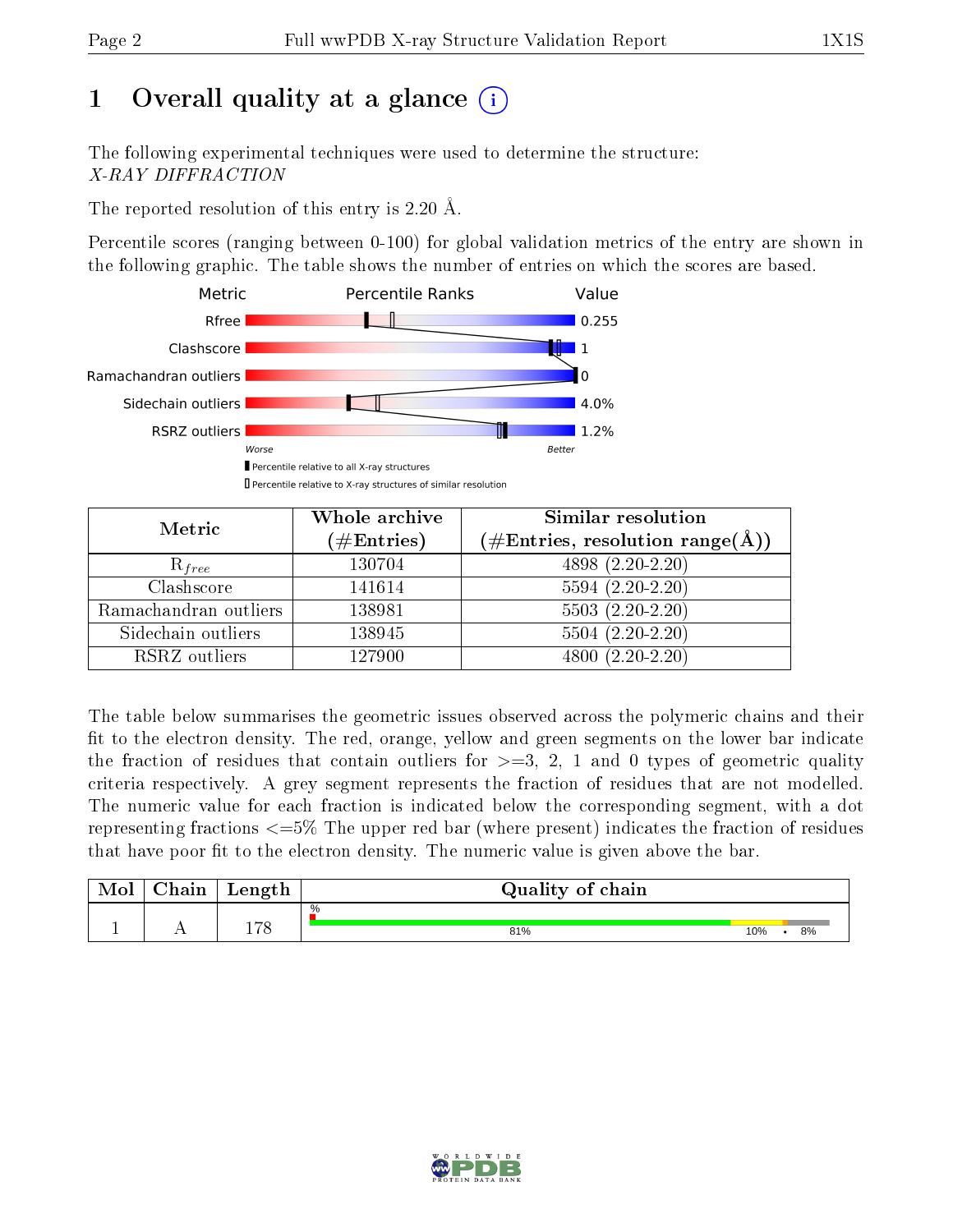# 2 Entry composition (i)

There are 4 unique types of molecules in this entry. The entry contains 1464 atoms, of which 0 are hydrogens and 0 are deuteriums.

In the tables below, the ZeroOcc column contains the number of atoms modelled with zero occupancy, the AltConf column contains the number of residues with at least one atom in alternate conformation and the Trace column contains the number of residues modelled with at most 2 atoms.

Molecule 1 is a protein called Ras-related protein M-Ras.

| Mol | ${\rm Chain}$ | Residues | $\rm{Atoms}$   |     |     |       | ZeroOcc   AltConf   Trace |  |  |
|-----|---------------|----------|----------------|-----|-----|-------|---------------------------|--|--|
|     |               | 163      | $\text{Total}$ | 856 | 225 | - 247 |                           |  |  |

• Molecule 2 is MAGNESIUM ION (three-letter code: MG) (formula: Mg).

|  | $\text{Mol}$   Chain   Residues | <b>Atoms</b> | ZeroOcc   AltConf |
|--|---------------------------------|--------------|-------------------|
|  |                                 | $\rm Total$  |                   |

 Molecule 3 is PHOSPHOAMINOPHOSPHONIC ACID-GUANYLATE ESTER (three-letter code: GNP) (formula:  $C_{10}H_{17}N_6O_{13}P_3$ ).



|  | Chain   Residues | Atoms        |     |  |  | $ZeroOcc$   AltConf |  |
|--|------------------|--------------|-----|--|--|---------------------|--|
|  |                  | l'otal<br>າາ | CN. |  |  |                     |  |
|  |                  |              |     |  |  |                     |  |

• Molecule 4 is water.

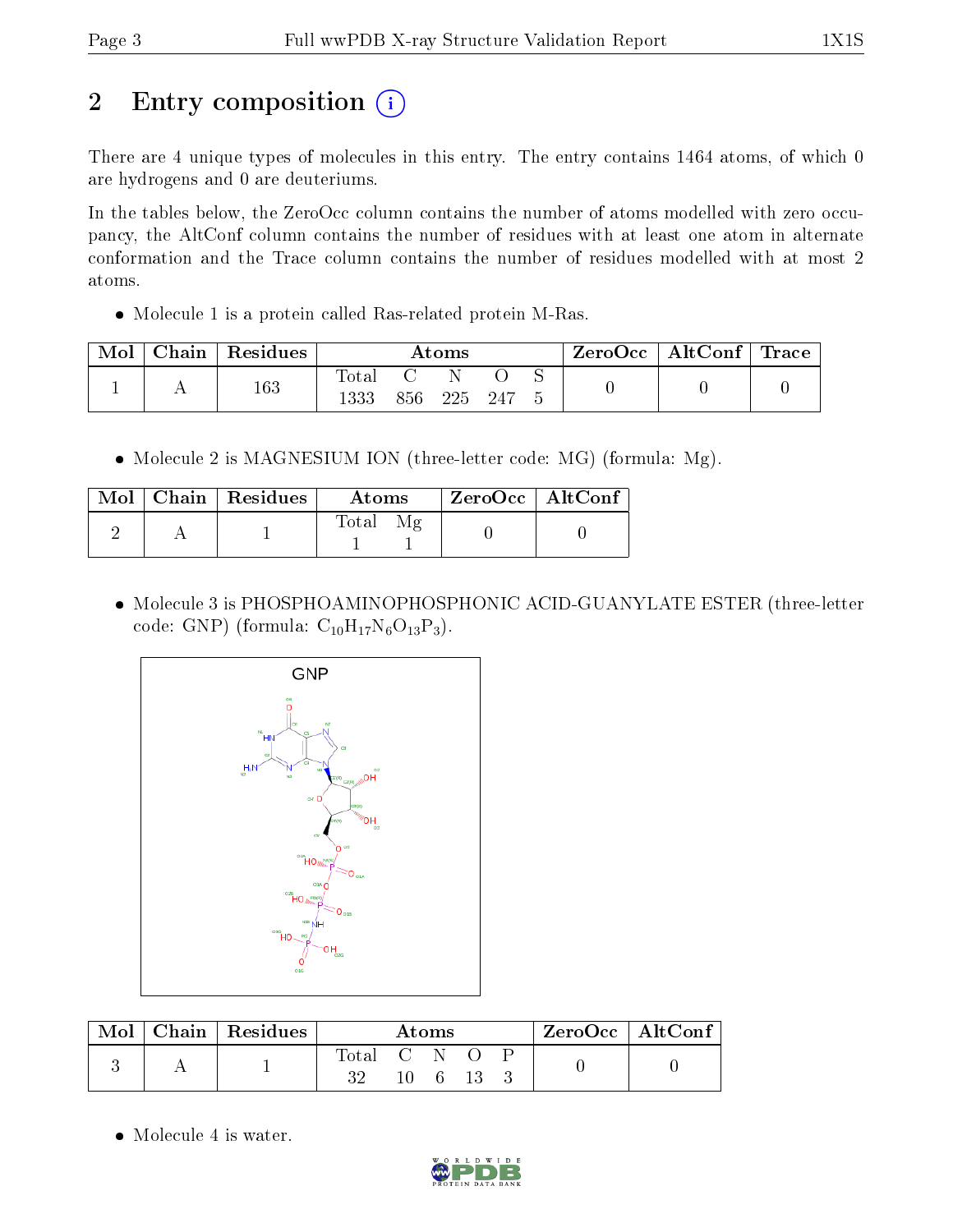|  | $\text{Mol}$   Chain   Residues | Atoms | ZeroOcc   AltConf |
|--|---------------------------------|-------|-------------------|
|  | 98                              | Total |                   |

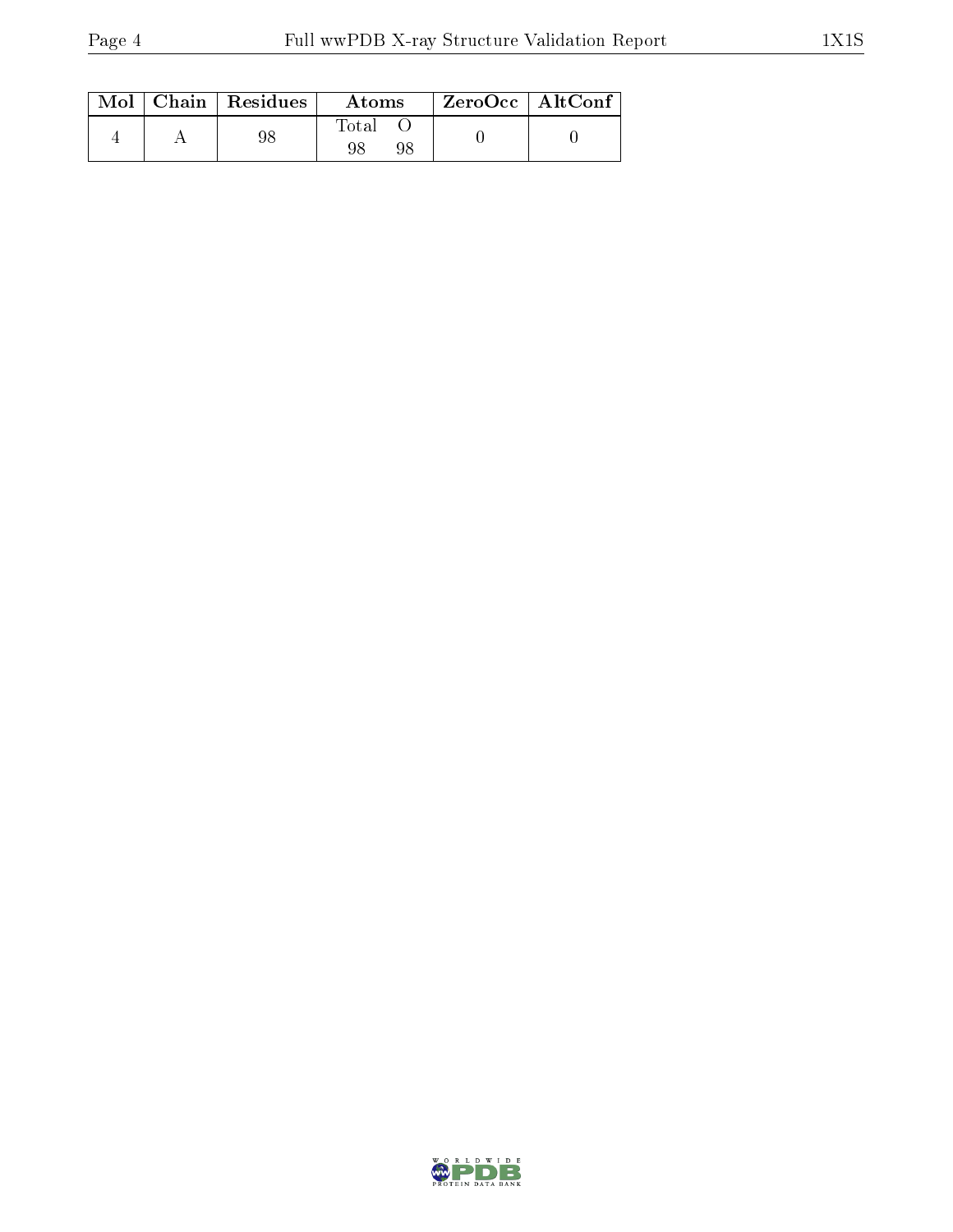## 3 Residue-property plots  $(i)$

These plots are drawn for all protein, RNA and DNA chains in the entry. The first graphic for a chain summarises the proportions of the various outlier classes displayed in the second graphic. The second graphic shows the sequence view annotated by issues in geometry and electron density. Residues are color-coded according to the number of geometric quality criteria for which they contain at least one outlier: green  $= 0$ , yellow  $= 1$ , orange  $= 2$  and red  $= 3$  or more. A red dot above a residue indicates a poor fit to the electron density (RSRZ  $> 2$ ). Stretches of 2 or more consecutive residues without any outlier are shown as a green connector. Residues present in the sample, but not in the model, are shown in grey.



• Molecule 1: Ras-related protein M-Ras

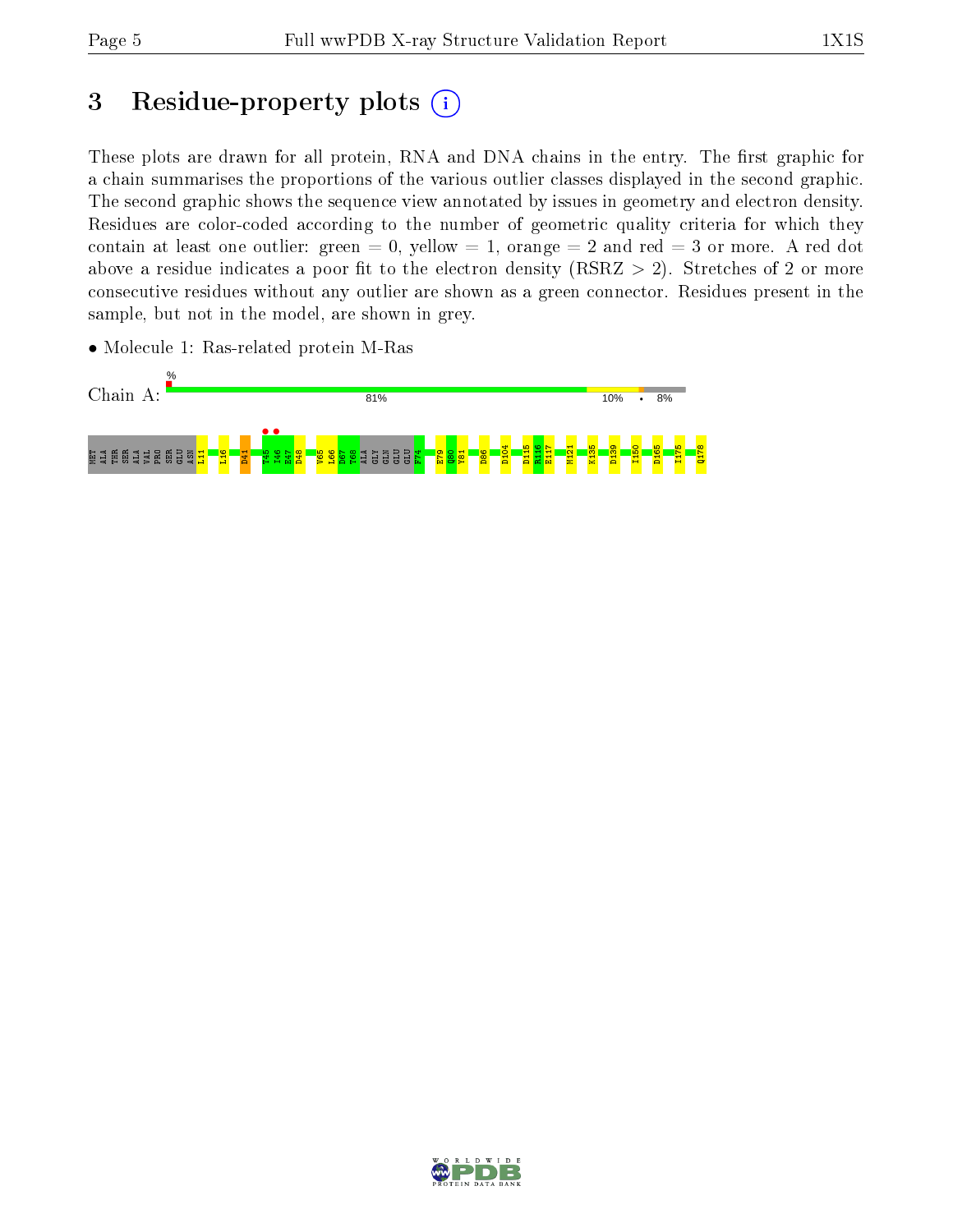## 4 Data and refinement statistics  $(i)$

| Property                                                         | Value                                             | Source     |
|------------------------------------------------------------------|---------------------------------------------------|------------|
| Space group                                                      | $\overline{P622}$                                 | Depositor  |
| Cell constants                                                   | $109.71\text{\AA}$<br>109.71Å<br>69.43Å           | Depositor  |
| a, b, c, $\alpha$ , $\beta$ , $\gamma$                           | $90.00^\circ$<br>$90.00^{\circ}$ $120.00^{\circ}$ |            |
| Resolution $(A)$                                                 | 43.00<br>2.20<br>$\frac{1}{2}$                    | Depositor  |
|                                                                  | 39.21<br>$-2.20$                                  | <b>EDS</b> |
| % Data completeness                                              | 99.9 (43.00-2.20)                                 | Depositor  |
| (in resolution range)                                            | 99.9 (39.21-2.20)                                 | <b>EDS</b> |
| $R_{merge}$                                                      | 0.07                                              | Depositor  |
| $\mathrm{R}_{sym}$                                               | 0.07                                              | Depositor  |
| $\sqrt{I/\sigma(I)} > 1$                                         | 8.24 (at $2.20\text{\AA}$ )                       | Xtriage    |
| Refinement program                                               | REFMAC 5.1.24                                     | Depositor  |
|                                                                  | 0.222<br>0.256<br>$\overline{\mathcal{A}}$        | Depositor  |
| $R, R_{free}$                                                    | 0.220<br>0.255<br>$\mathcal{L}$                   | DCC        |
| $R_{free}$ test set                                              | $631$ reflections $(4.86\%)$                      | wwPDB-VP   |
| Wilson B-factor $(A^2)$                                          | 29.4                                              | Xtriage    |
| Anisotropy                                                       | 0.059                                             | Xtriage    |
| Bulk solvent $k_{sol}(\text{e}/\text{A}^3), B_{sol}(\text{A}^2)$ | $0.38$ , $39.1$                                   | <b>EDS</b> |
| L-test for $\mathrm{twinning}^2$                                 | $< L >$ = 0.49, $< L2$ = 0.33                     | Xtriage    |
| Estimated twinning fraction                                      | No twinning to report.                            | Xtriage    |
| $F_o, F_c$ correlation                                           | 0.93                                              | <b>EDS</b> |
| Total number of atoms                                            | 1464                                              | wwPDB-VP   |
| Average B, all atoms $(A^2)$                                     | 29.0                                              | wwPDB-VP   |

Xtriage's analysis on translational NCS is as follows: The largest off-origin peak in the Patterson function is  $4.80\%$  of the height of the origin peak. No significant pseudotranslation is detected.

<sup>&</sup>lt;sup>2</sup>Theoretical values of  $\langle |L| \rangle$ ,  $\langle L^2 \rangle$  for acentric reflections are 0.5, 0.333 respectively for untwinned datasets, and 0.375, 0.2 for perfectly twinned datasets.



<span id="page-5-1"></span><span id="page-5-0"></span><sup>1</sup> Intensities estimated from amplitudes.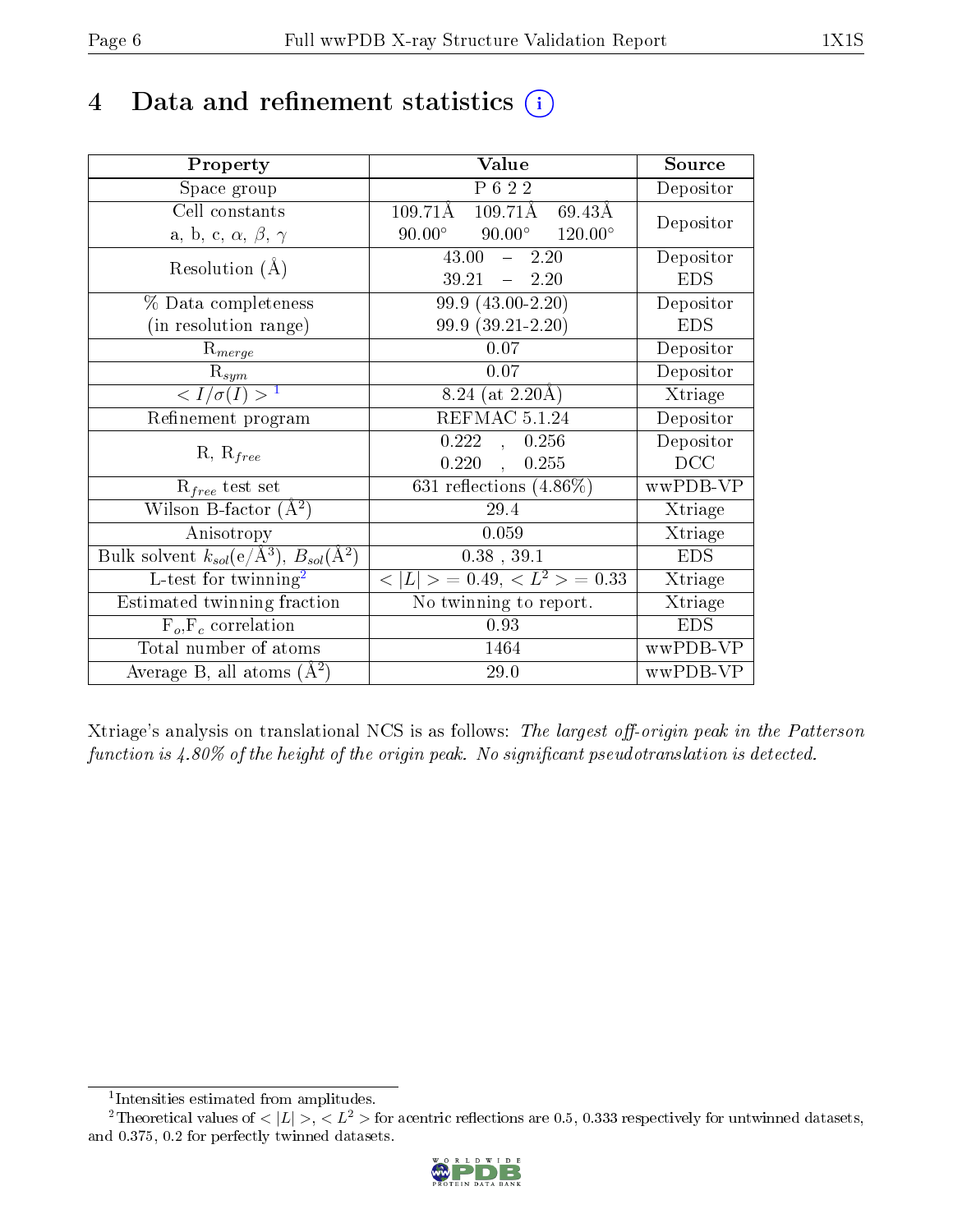# 5 Model quality  $(i)$

### 5.1 Standard geometry  $(i)$

Bond lengths and bond angles in the following residue types are not validated in this section: GNP, MG

The Z score for a bond length (or angle) is the number of standard deviations the observed value is removed from the expected value. A bond length (or angle) with  $|Z| > 5$  is considered an outlier worth inspection. RMSZ is the root-mean-square of all Z scores of the bond lengths (or angles).

| $Mol$   Chain |      | Bond lengths                   | Bond angles |                 |  |
|---------------|------|--------------------------------|-------------|-----------------|--|
|               |      | RMSZ $\mid \#Z \mid >5$   RMSZ |             | $\# Z  > 5$     |  |
|               | 0.48 | 0/1361                         | 0.77        | $6/1839(0.3\%)$ |  |

There are no bond length outliers.

All (6) bond angle outliers are listed below:

| Mol | Chain | Res | Type | Atoms       | Z    | Observed $(°)$ | Ideal(°) |
|-----|-------|-----|------|-------------|------|----------------|----------|
|     |       | 139 | ASP  | $CB-CG-OD2$ | 5.89 | 123.60         | 118.30   |
|     |       | 165 | ASP  | $CB-CG-OD2$ | 5.79 | 123.51         | 118.30   |
|     |       | 115 | A SP | $CB-CG-OD2$ | 5.50 | 123.25         | 118.30   |
|     |       | 104 | ASP  | $CB-CG-OD2$ | 5.39 | 123.15         | 118.30   |
|     |       | 41  | ASP  | $CB-CG-OD2$ | 5.27 | 123.04         | 118.30   |
|     |       | 86  | A SP | $CB-CG-OD2$ | 5.03 | 122.82         | 118.30   |

There are no chirality outliers.

There are no planarity outliers.

### 5.2 Too-close contacts  $(i)$

In the following table, the Non-H and H(model) columns list the number of non-hydrogen atoms and hydrogen atoms in the chain respectively. The H(added) column lists the number of hydrogen atoms added and optimized by MolProbity. The Clashes column lists the number of clashes within the asymmetric unit, whereas Symm-Clashes lists symmetry related clashes.

| Mol |      |      | Chain   Non-H   H(model)   H(added)   Clashes   Symm-Clashes |
|-----|------|------|--------------------------------------------------------------|
|     | 1333 | 1334 |                                                              |
|     |      |      |                                                              |
|     |      |      |                                                              |
|     |      |      |                                                              |
|     | 1464 | 1347 |                                                              |

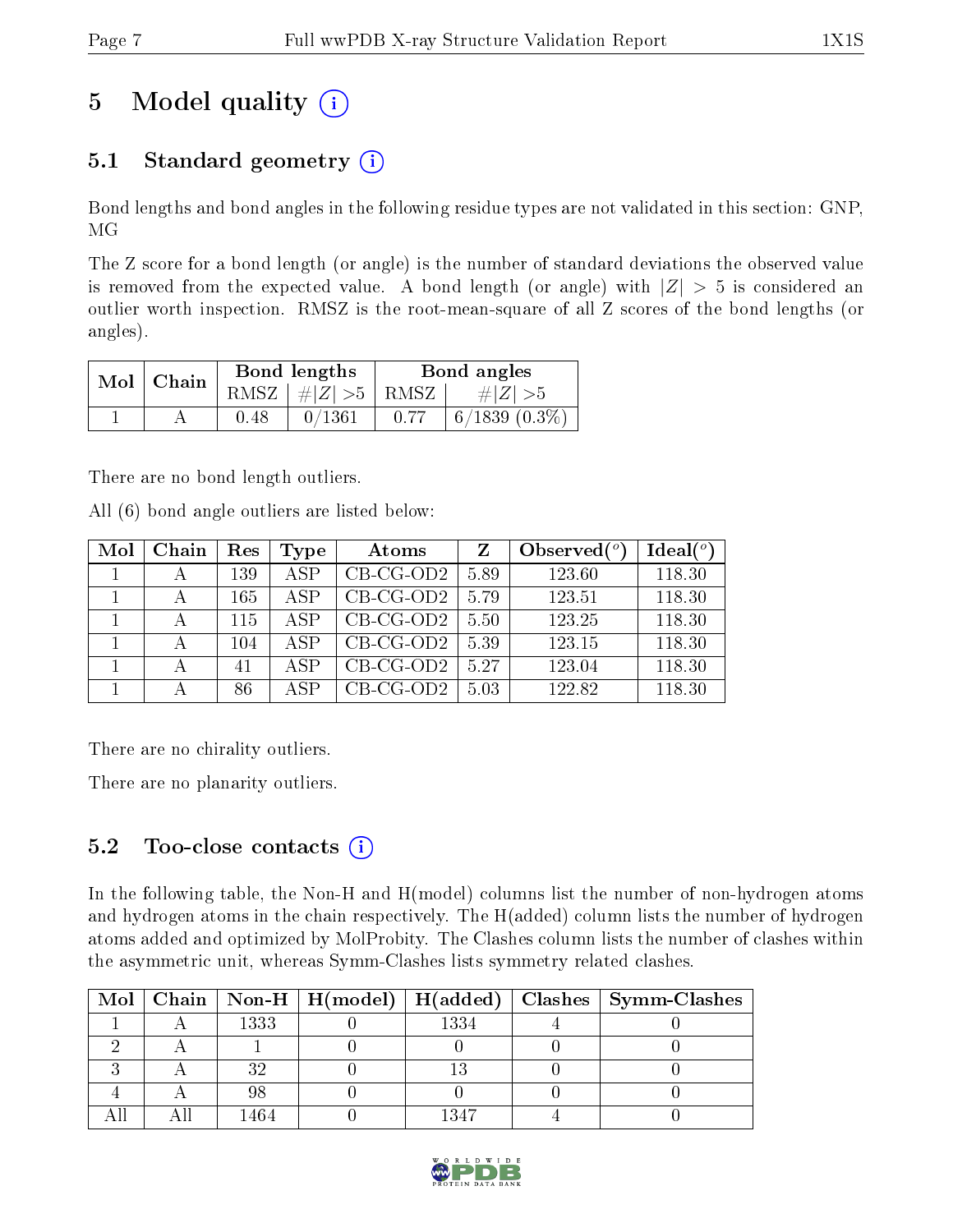The all-atom clashscore is defined as the number of clashes found per 1000 atoms (including hydrogen atoms). The all-atom clashscore for this structure is 1.

All (4) close contacts within the same asymmetric unit are listed below, sorted by their clash magnitude.

| Atom-1              | Atom-2              | Interatomic<br>distance $(A)$ | Clash<br>overlap $(\AA)$ |
|---------------------|---------------------|-------------------------------|--------------------------|
| 1: A:16:LEU:HB2     | 1: A:65: VAL:HG22   | 182                           | 0.61                     |
| 1: A:66:LEU:HB2     | 1: A:81:TYR:CD2     | 2.54                          | 0.42                     |
| 1: A: 121: MET: HG3 | 1: A:150: ILE: HG21 | 2.02                          | O 41                     |
| 1: A: 175: ILE: O   | 1: A:178: GLN: HG2  | 991                           | l 40                     |

There are no symmetry-related clashes.

#### 5.3 Torsion angles  $(i)$

#### 5.3.1 Protein backbone (i)

In the following table, the Percentiles column shows the percent Ramachandran outliers of the chain as a percentile score with respect to all X-ray entries followed by that with respect to entries of similar resolution.

The Analysed column shows the number of residues for which the backbone conformation was analysed, and the total number of residues.

| Mol   Chain | Analysed                                | Favoured   Allowed   Outliers   Percentiles |  |                         |  |
|-------------|-----------------------------------------|---------------------------------------------|--|-------------------------|--|
|             | $159/178$ (89\%)   156 (98\%)   3 (2\%) |                                             |  | $\vert$ 100 100 $\vert$ |  |

There are no Ramachandran outliers to report.

#### 5.3.2 Protein sidechains  $(i)$

In the following table, the Percentiles column shows the percent sidechain outliers of the chain as a percentile score with respect to all X-ray entries followed by that with respect to entries of similar resolution.

The Analysed column shows the number of residues for which the sidechain conformation was analysed, and the total number of residues.

| $\mid$ Mol $\mid$ Chain $\mid$ | Analysed   Rotameric   Outliers   Percentiles |  |                       |  |
|--------------------------------|-----------------------------------------------|--|-----------------------|--|
|                                | $149/160$ $(93\%)$   143 $(96\%)$   6 $(4\%)$ |  | 31 <br>$\big 40\big $ |  |

All (6) residues with a non-rotameric sidechain are listed below:

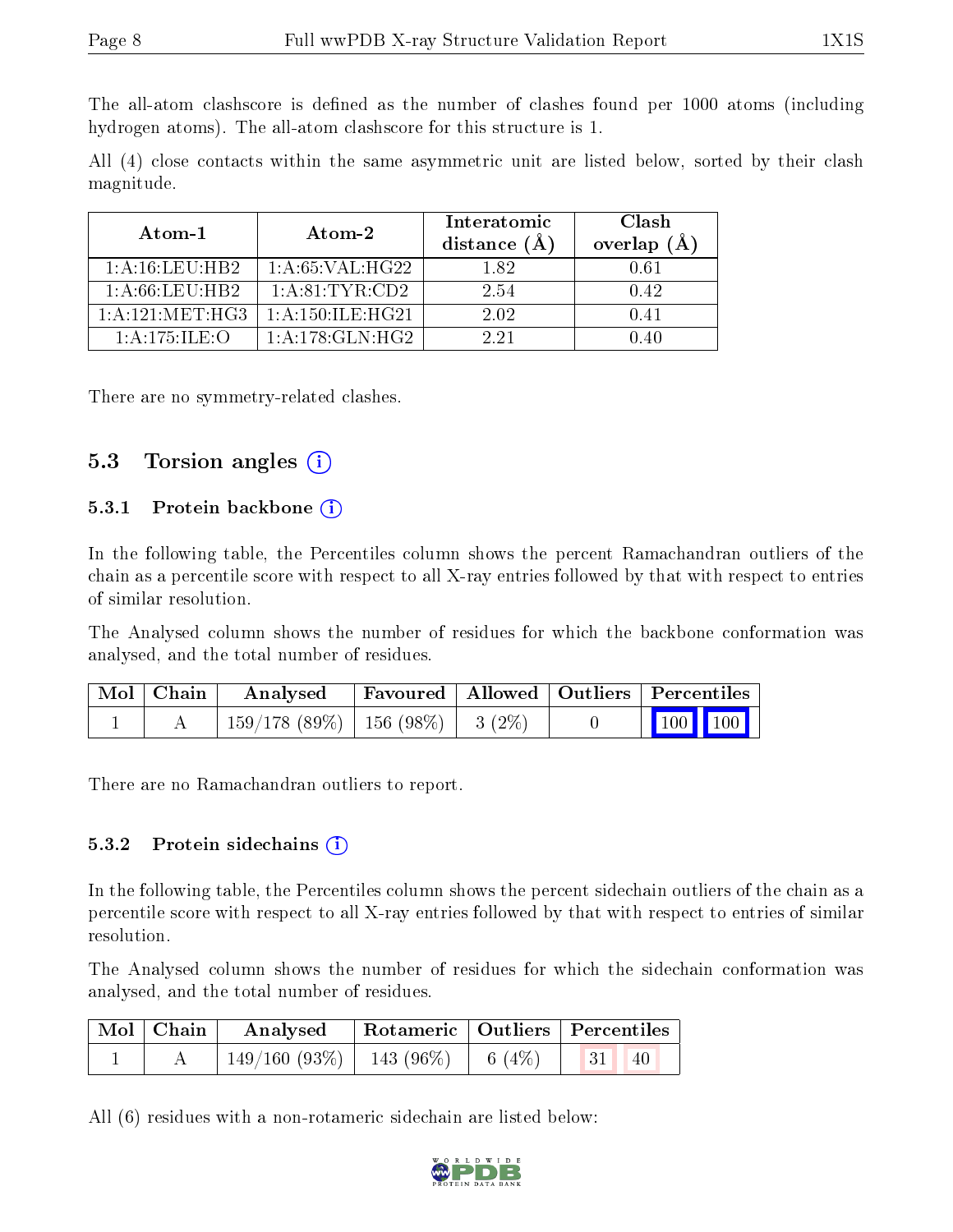| Mol | Chain | Res | Type       |
|-----|-------|-----|------------|
|     |       | 11  | LEU        |
|     |       | 41  | ASP        |
|     |       | 48  | <b>ASP</b> |
|     |       | 79  | GLU        |
|     |       | 117 | GLU        |
|     |       | 135 | LYS        |

Some sidechains can be flipped to improve hydrogen bonding and reduce clashes. All (3) such sidechains are listed below:

| Mol | Chain | Res | Type |
|-----|-------|-----|------|
|     |       | 32  | GL N |
|     |       | 163 |      |
|     |       | 178 | 71.N |

#### $5.3.3$  RNA  $(i)$

There are no RNA molecules in this entry.

### 5.4 Non-standard residues in protein, DNA, RNA chains (i)

There are no non-standard protein/DNA/RNA residues in this entry.

### 5.5 Carbohydrates  $(i)$

There are no carbohydrates in this entry.

### 5.6 Ligand geometry (i)

Of 2 ligands modelled in this entry, 1 is monoatomic - leaving 1 for Mogul analysis.

In the following table, the Counts columns list the number of bonds (or angles) for which Mogul statistics could be retrieved, the number of bonds (or angles) that are observed in the model and the number of bonds (or angles) that are defined in the Chemical Component Dictionary. The Link column lists molecule types, if any, to which the group is linked. The Z score for a bond length (or angle) is the number of standard deviations the observed value is removed from the expected value. A bond length (or angle) with  $|Z| > 2$  is considered an outlier worth inspection. RMSZ is the root-mean-square of all Z scores of the bond lengths (or angles).

| Mol |             | $\mid$ Type   Chain   Res |     | $^{\mathrm{+}}$ Link $_{\mathrm{+}}$ |            | Bond lengths |               |                       | Bond angles |                |
|-----|-------------|---------------------------|-----|--------------------------------------|------------|--------------|---------------|-----------------------|-------------|----------------|
|     |             |                           |     |                                      | Counts     | RMSZ         | $\pm  Z  > 2$ | Counts   RMSZ $\vert$ |             | $\perp \#  Z $ |
|     | ${\rm GNP}$ |                           | 179 |                                      | 28, 34, 34 | 2.34         | 8(28%)        | 30,54,54              | 2.19        | $9(30\%)$      |

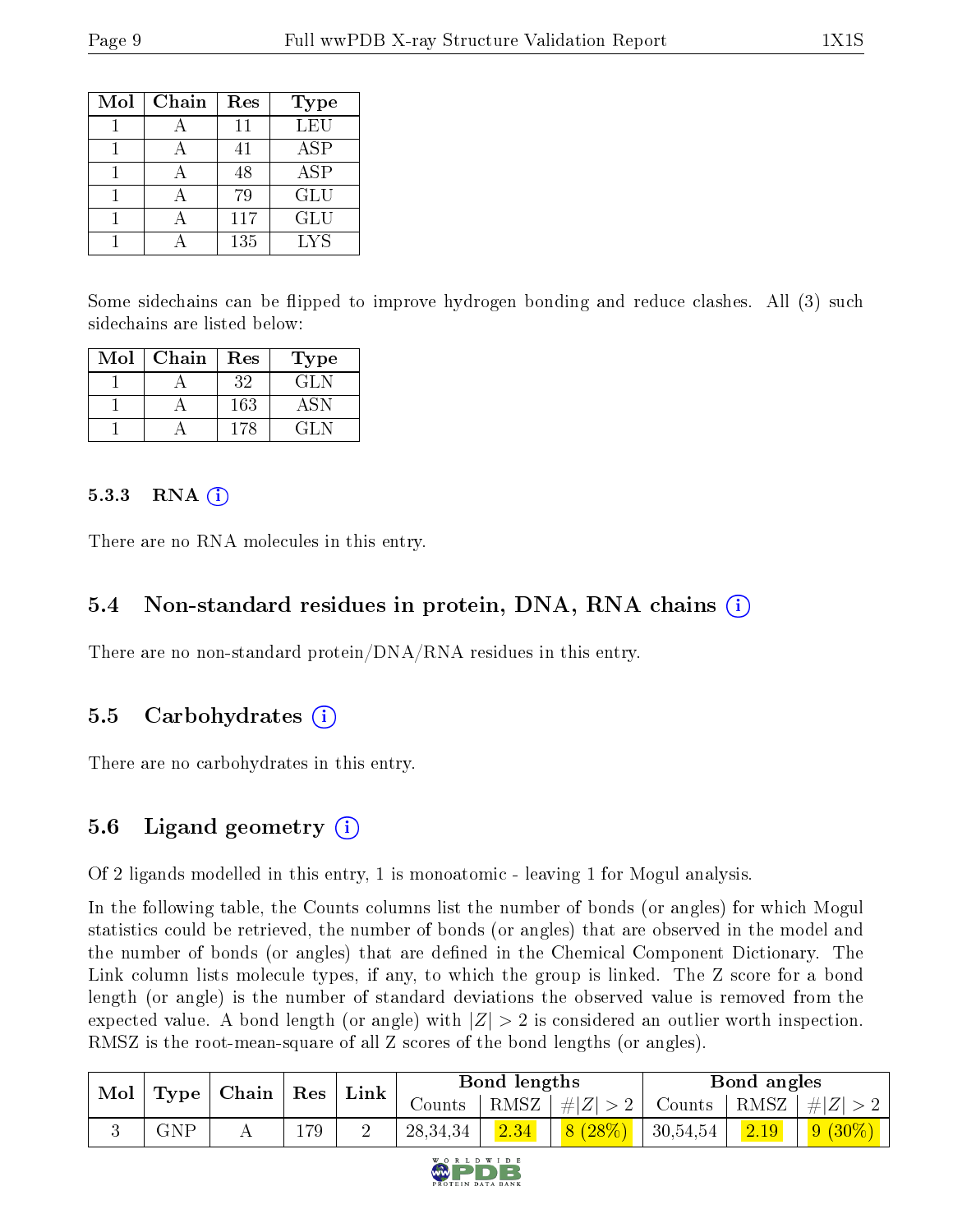In the following table, the Chirals column lists the number of chiral outliers, the number of chiral centers analysed, the number of these observed in the model and the number defined in the Chemical Component Dictionary. Similar counts are reported in the Torsion and Rings columns. '-' means no outliers of that kind were identified.

|                 |     | Mol   Type   Chain   Res   Link   Chirals | Torsions                               | $\parallel$ Rings |
|-----------------|-----|-------------------------------------------|----------------------------------------|-------------------|
| $\parallel$ GNP | 179 |                                           | $\frac{5}{17/38/38}$ $\frac{0}{3/3/3}$ |                   |

| Mol | Chain | Res | Type       | Atoms               | Z       | Observed $(A$ | Ideal(A) |
|-----|-------|-----|------------|---------------------|---------|---------------|----------|
| 3   | А     | 179 | <b>GNP</b> | $C4-N9$             | $-7.03$ | 1.38          | 1.47     |
| 3   | А     | 179 | <b>GNP</b> | $C5-C6$             | $-5.93$ | 1.42          | 1.52     |
| 3   |       | 179 | <b>GNP</b> | $C6-N1$             | 4.18    | 1.40          | 1.33     |
| 3   | А     | 179 | <b>GNP</b> | PB-O3A              | $-3.18$ | 1.55          | 1.59     |
| 3   |       | 179 | <b>GNP</b> | PB-O <sub>2</sub> B | $-3.09$ | 1.48          | 1.56     |
| 3   |       | 179 | <b>GNP</b> | PG-O <sub>2G</sub>  | $-2.87$ | 1.49          | 1.56     |
| 3   |       | 179 | <b>GNP</b> | $C5-C4$             | $-2.32$ | 1.38          | 1.53     |
| 3   |       | 179 | <b>GNP</b> | $C8-N9$             | $-2.16$ | 1.38          | 1.45     |

All (8) bond length outliers are listed below:

All (9) bond angle outliers are listed below:

| Mol | Chain | Res | <b>Type</b> | Atoms                                          | Z       | Observed $\binom{o}{c}$ | Ideal $(°)$ |
|-----|-------|-----|-------------|------------------------------------------------|---------|-------------------------|-------------|
| 3   | А     | 179 | <b>GNP</b>  | $C4-C5-N7$                                     | 6.04    | 110.46                  | 102.46      |
| 3   | А     | 179 | <b>GNP</b>  | $C5-C6-N1$                                     | $-4.85$ | 112.20                  | 118.19      |
| 3   | А     | 179 | <b>GNP</b>  | $O6-C6-C5$                                     | 4.07    | 128.16                  | 119.86      |
| 3   | А     | 179 | <b>GNP</b>  | O3G-PG-O1G                                     | $-3.76$ | 104.01                  | 113.45      |
| 3   | А     | 179 | <b>GNP</b>  | O <sub>1</sub> G-P <sub>G-N<sub>3</sub>B</sub> | $-3.71$ | 106.31                  | 111.77      |
| 3   | А     | 179 | <b>GNP</b>  | $O2B-PB-O1B$                                   | 2.97    | 116.14                  | 109.92      |
| 3   | А     | 179 | <b>GNP</b>  | O3G-PG-O2G                                     | 2.93    | 115.45                  | 107.64      |
| 3   | А     | 179 | <b>GNP</b>  | O1B-PB-N3B                                     | $-2.72$ | 107.77                  | 111.77      |
| 3   | А     | 179 | <b>GNP</b>  | $O6$ -C $6$ -N $1$                             | $-2.27$ | 119.64                  | 122.69      |

There are no chirality outliers.

All (5) torsion outliers are listed below:

| Mol           | Chain | Res | <b>Type</b> | Atoms                                     |
|---------------|-------|-----|-------------|-------------------------------------------|
| $\mathcal{R}$ |       | 179 | GNP         | PG-N3B-PB-O1B                             |
| $\mathcal{R}$ |       | 179 | <b>GNP</b>  | PA-O3A-PB-O1B                             |
| $\mathcal{R}$ |       | 179 | <b>GNP</b>  | PA-O3A-PB-O2B                             |
| 3             |       | 179 | <b>GNP</b>  | $C2$ <sup>'</sup> -C1 <sup>'</sup> -N9-C4 |
| २             |       | 179 | <b>GNP</b>  | PG-N3B-PB-O3A                             |

There are no ring outliers.

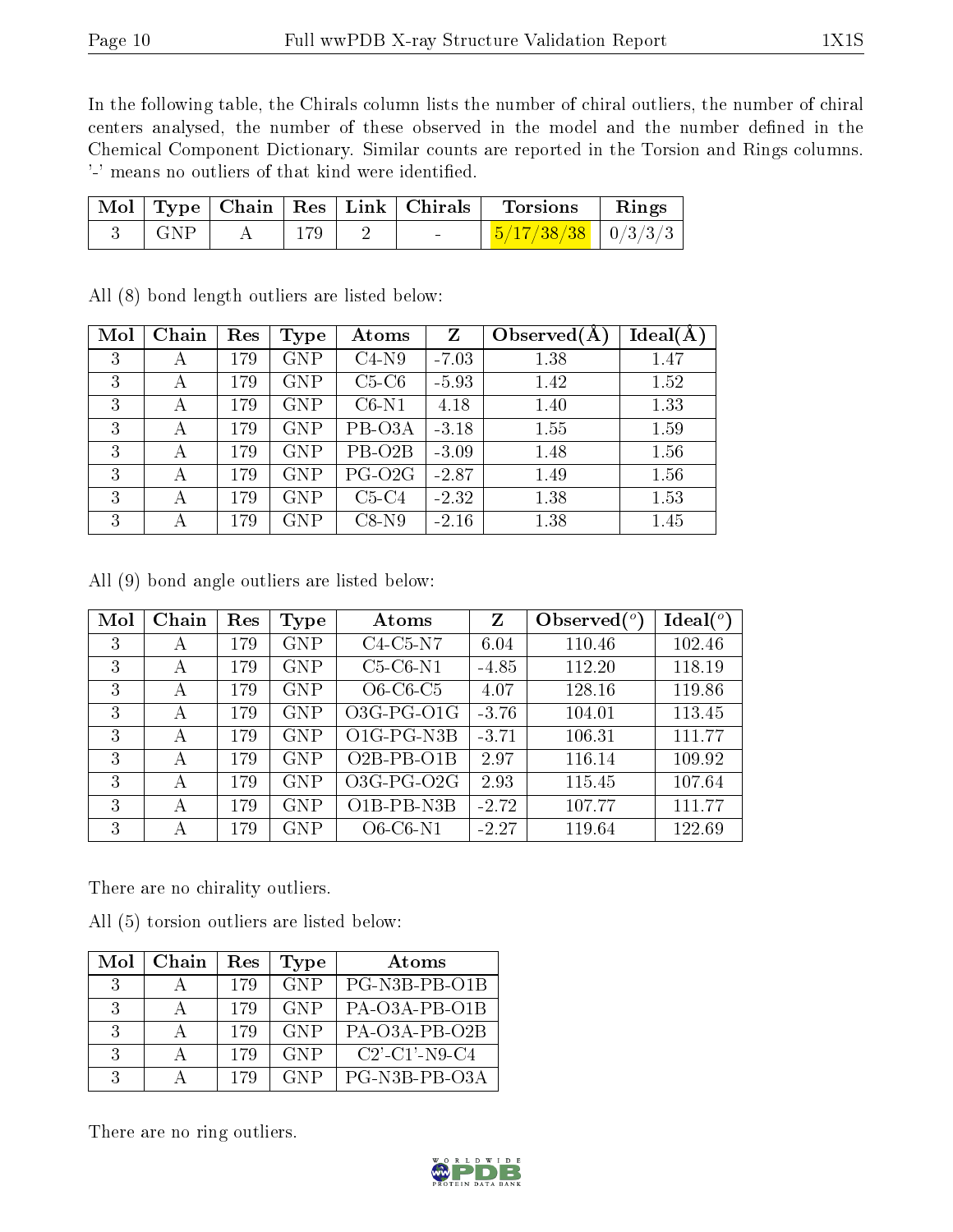No monomer is involved in short contacts.

The following is a two-dimensional graphical depiction of Mogul quality analysis of bond lengths, bond angles, torsion angles, and ring geometry for all instances of the Ligand of Interest. In addition, ligands with molecular weight > 250 and outliers as shown on the validation Tables will also be included. For torsion angles, if less then 5% of the Mogul distribution of torsion angles is within 10 degrees of the torsion angle in question, then that torsion angle is considered an outlier. Any bond that is central to one or more torsion angles identified as an outlier by Mogul will be highlighted in the graph. For rings, the root-mean-square deviation (RMSD) between the ring in question and similar rings identified by Mogul is calculated over all ring torsion angles. If the average RMSD is greater than 60 degrees and the minimal RMSD between the ring in question and any Mogul-identified rings is also greater than 60 degrees, then that ring is considered an outlier. The outliers are highlighted in purple. The color gray indicates Mogul did not find sufficient equivalents in the CSD to analyse the geometry.



#### 5.7 [O](https://www.wwpdb.org/validation/2017/XrayValidationReportHelp#nonstandard_residues_and_ligands)ther polymers (i)

There are no such residues in this entry.

#### 5.8 Polymer linkage issues (i)

There are no chain breaks in this entry.

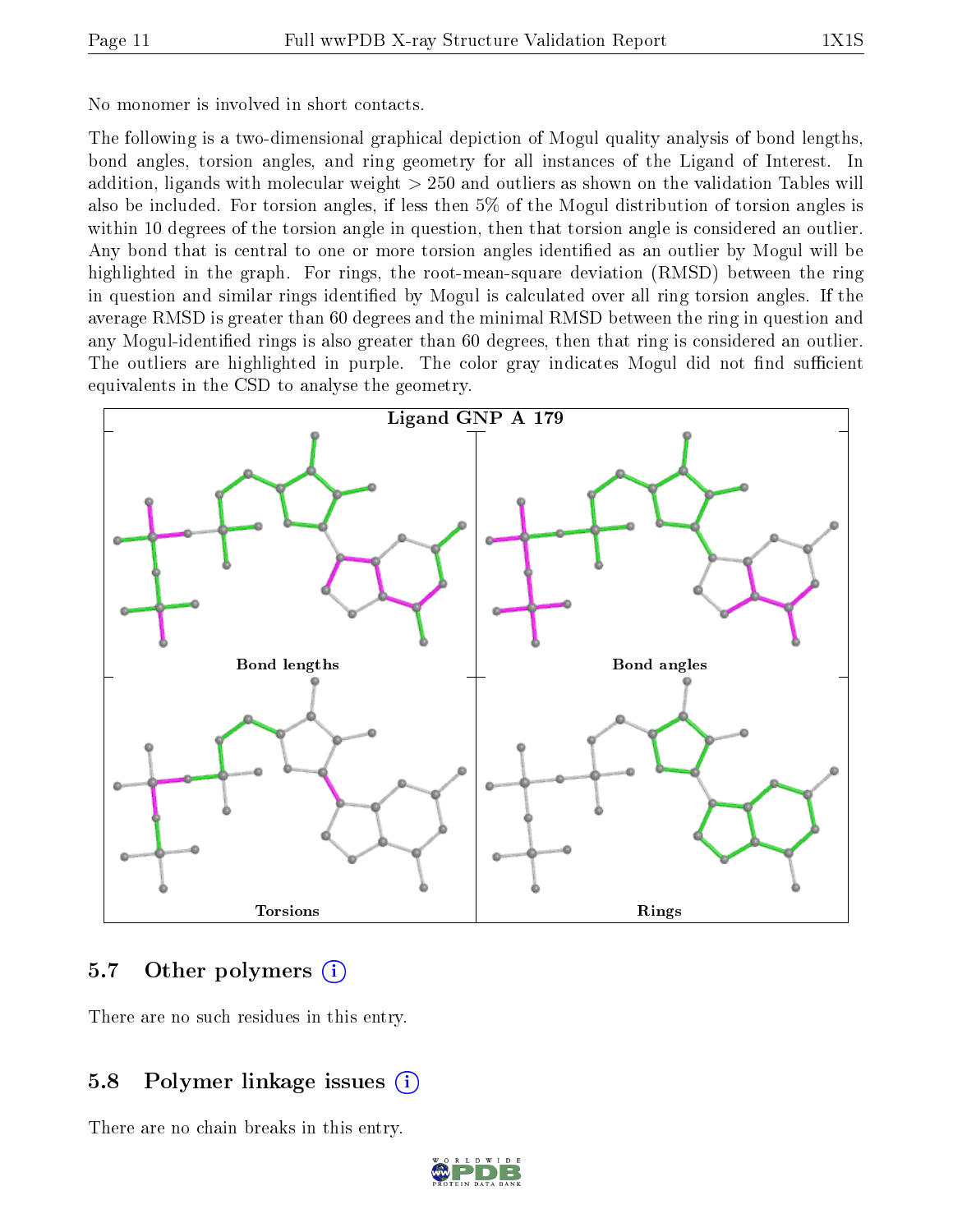### 6 Fit of model and data  $\left( \cdot \right)$

### 6.1 Protein, DNA and RNA chains (i)

In the following table, the column labelled  $#RSRZ>2'$  contains the number (and percentage) of RSRZ outliers, followed by percent RSRZ outliers for the chain as percentile scores relative to all X-ray entries and entries of similar resolution. The OWAB column contains the minimum, median,  $95<sup>th</sup>$  percentile and maximum values of the occupancy-weighted average B-factor per residue. The column labelled  $Q< 0.9$  lists the number of (and percentage) of residues with an average occupancy less than 0.9.

| Mol   Chain | $\boldsymbol{\mathrm{Analysed}}$ | $ \langle \mathrm{RSRZ} \rangle $ | $\rm \#RSRZ{>}2$ |  | $\vert$ OWAB(Å <sup>2</sup> ) $\vert$ Q<0.9 $\vert$     |  |
|-------------|----------------------------------|-----------------------------------|------------------|--|---------------------------------------------------------|--|
|             | $\pm$ 163/178 (91%) $\pm$        | $-0.25$                           |                  |  | $\mid$ 2 (1%) $\mid$ 79 $\mid$ 77 $\mid$ 16, 27, 52, 57 |  |

All (2) RSRZ outliers are listed below:

| Mol | Chain |    | Res   Type | <b>RSRZ</b> |
|-----|-------|----|------------|-------------|
|     |       | 45 |            |             |
|     |       | 46 |            |             |

#### 6.2 Non-standard residues in protein, DNA, RNA chains  $(i)$

There are no non-standard protein/DNA/RNA residues in this entry.

### 6.3 Carbohydrates (i)

There are no carbohydrates in this entry.

### 6.4 Ligands  $(i)$

In the following table, the Atoms column lists the number of modelled atoms in the group and the number defined in the chemical component dictionary. The B-factors column lists the minimum, median,  $95<sup>th</sup>$  percentile and maximum values of B factors of atoms in the group. The column labelled  $Q < 0.9$  lists the number of atoms with occupancy less than 0.9.

| Mol | Type <sub>1</sub> | Chain | $\vert$ Res $\vert$ | $\mid$ Atoms | RSCC       |      | $\mid$ RSR $\mid$ B-factors( $\rm \AA^2)$ ) | $\rm Q\textcolor{black}{<}0.9$ |
|-----|-------------------|-------|---------------------|--------------|------------|------|---------------------------------------------|--------------------------------|
|     |                   |       | 180                 |              | $0.95\,$   | 0.05 | 22, 22, 22, 22                              |                                |
|     | GNP               |       | .79                 | 29/29        | $\rm 0.98$ | 0.09 | 17, 22, 24, 24                              |                                |

The following is a graphical depiction of the model fit to experimental electron density of all instances of the Ligand of Interest. In addition, ligands with molecular weight > 250 and outliers as shown on the geometry validation Tables will also be included. Each fit is shown from different